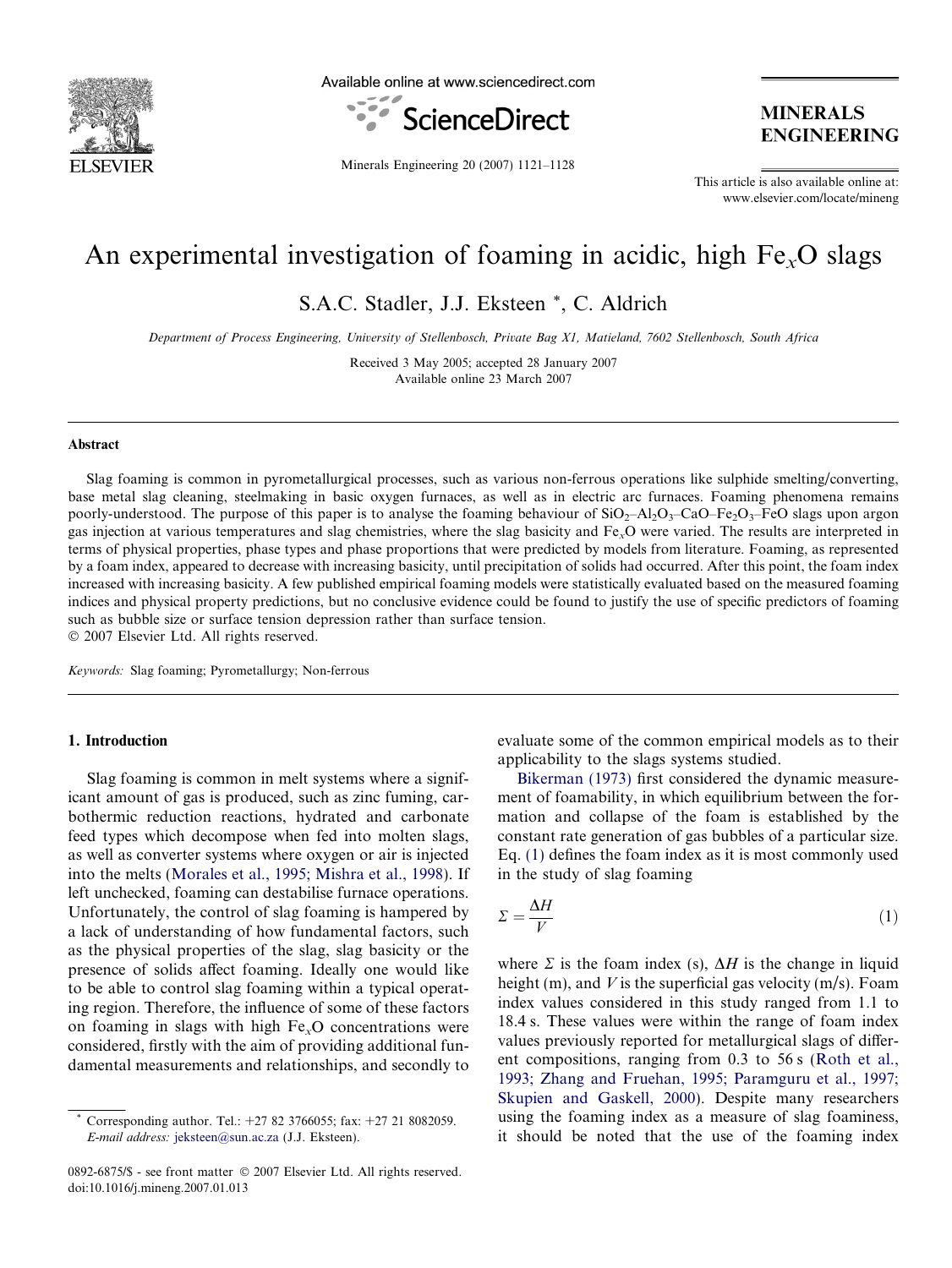<span id="page-1-0"></span>remains controversial and that some authors rather prefer to use gas void fraction [\(Ogawa et al., 1993; Gou et al.,](#page-7-0) [1996\)](#page-7-0) or gas hold-up [\(Lin and Guthrie, 1995](#page-7-0)).

## 2. Experimental methods and materials

The experimental setup of the furnace with crucible and probe position is shown in Fig. 1. Experiments were performed in a neutral argon atmosphere in a Carbolite STF 16/610 vertical tube furnace with silicon carbide heating elements. The recrystallized alumina tube has an inner diameter of 75 mm. The furnace provides a heated length of 610 mm and a uniform hot zone of  $400 \pm 5$  mm. The long uniform hot zone temperature is important to provide uniform heating across the crucible length, while the long heated length aided in preheating the gas before injection in the slag melt. Ultra-high purity (UHP) argon gas was bubbled through the slag. The gas was introduced through a 820 mm long recrystallized alumina lance of 4.9 mm internal diameter. The room temperature gas flow was recorded based on calibrated rotameter readings.

[Table 1](#page-2-0) provides a summary of the experimental setups found in the literature for slag foaming measurements. These literature sources were used to plan the experimental setup used in this research.

The slags were contained in alumina crucibles, all of which had an inner diameter of 45 mm and a height of 280 mm. It was important to use very tall crucibles to allow for enough gas hold-up. Moreover, the crucible diameter had to be large to eliminate, as far as possible, wall effects of the crucible sides on the foam. Both the crucible height and diameter were comparable with the largest sizes reported in literature [\(Table 1\)](#page-2-0). The crucible was wrapped in alumina wool around the top rim to keep it vertical for the duration of the experiment and stood on a pedestal made of alumina and supported by alumina tubes. The electrical probes were made of stainless steel. Foam heights were measured by lifting one probe gradually until electrical contact was broken (open circuit), which was taken as



Fig. 1. Tube furnace setup for slag foaming determination.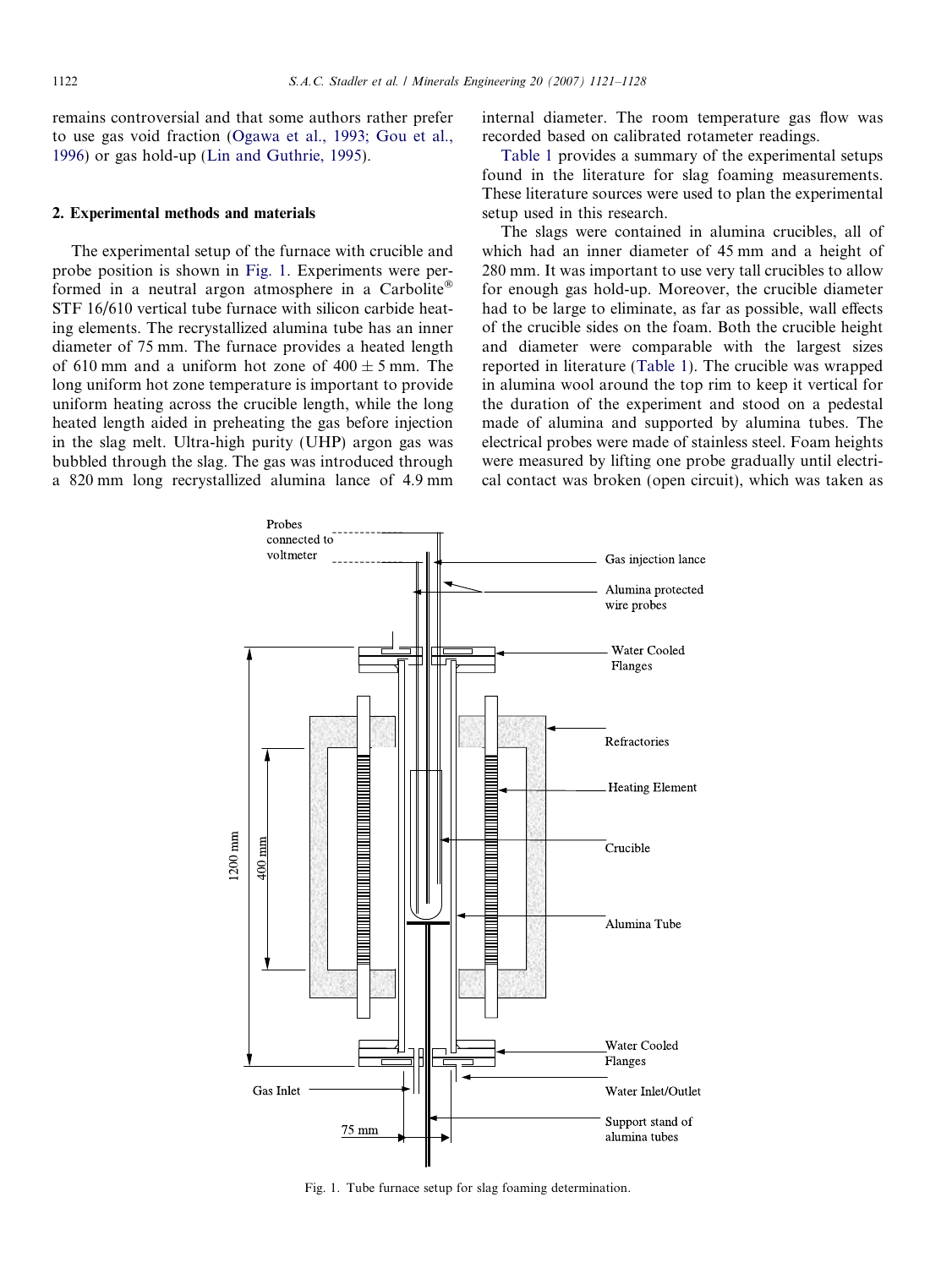<span id="page-2-0"></span>Table 1 Summary of experimental setups to quantify slag foaming found in literature

| Author                         | Crucible<br>diameter<br>(mm) | Crucible<br>height<br>(mm) | Crucible<br>material | Probe material           | Slag system             | CaO/SiO <sub>2</sub><br>ratio | Atmosphere                       |
|--------------------------------|------------------------------|----------------------------|----------------------|--------------------------|-------------------------|-------------------------------|----------------------------------|
| Hara and Ogino (1990)          | 20                           | 120                        | Alumina              | Iron                     | $FeO-SiO2-CaO$          |                               | Argon                            |
| Ito and Fruehan (1989)         | $32 - 50$                    | 200                        | Alumina              | Stainless steel          | $FeO-SiO2-CaO$          | $0.43 - 1.00$                 | Argon                            |
| Gudenau et al. (1992)          |                              | $\qquad \qquad$            | Alumina              | $\overline{\phantom{0}}$ | $FeO-Fe2O3-SiO2$<br>CaO | $1.34 - 2.53$                 | $O2$ or $N2$                     |
| Zamalloa et al. (1992a,b)      | 40                           | 160                        | Alumina              | Mo                       | $FeO-SiO2-CaO$          | $0.4 - 1.0$                   | Argon                            |
| Utigard and Zamalloa<br>(1993) | 40                           | 160                        | Alumina              | Mo                       | $FeO-SiO2-CaO$          | $0.53 - 1.36$                 | Argon                            |
| Koch and Ren (1994)            |                              |                            | Graphite/<br>alumina | Photo-electric<br>cell   | $Fe_2O_3-SiO_2-CaO$     | $0.10 - 1.80$                 | 40% CO.<br>$60\%$ N <sub>2</sub> |
| Ren et al. (1994)              |                              |                            | Graphite             | Photo-electric<br>cell   | $Fe_2O_3-SiO_2-CaO$     | $0.10 - 2.70$                 | 40% CO.<br>$60\%$ N <sub>2</sub> |
| Zhang and Fruehan<br>(1995)    | $41 - 50$                    |                            | Alumina              | Mo                       | $CaO-SiO2-CaFr$         | 0.50                          | Argon                            |
| Ozturk and Fruehan<br>(1995)   | 41                           | 300                        | Alumina              | Mo                       | $CaO-SiO2-Al2O3$<br>FeO |                               | Argon                            |
| $Yi$ and Rhee $(1997)$         | 40                           | 200                        | MgO or<br>graphite   | $X$ -ray<br>fluoroscopy  | $FeO-SiO2$              |                               |                                  |

Table 2

the maximum height of the foam. The slags were prepared from analytically pure  $SiO_2$ , CaO,  $Al_2O_3$  and Fe<sub>2</sub>O<sub>3</sub>. The  $Fe<sub>x</sub>O$  was prepared from premixed ratio's of Fe and  $Fe<sub>2</sub>O<sub>3</sub>$  which were pre-reacted as compacted pellets in a vertical tube furnace at 900  $\degree$ C for 10 h in an argon atmosphere. The  $Fe<sub>x</sub>O$  was stored in a dry, non-oxidising atmosphere, until it was used in the experimental work. The master slags (excluding  $Fe<sub>x</sub>O$ ) were pre-melted in an induction furnace using a graphite crucible as susceptor. The master slags were then pulverised, remelted, and pulverised again, after which it was left for 9 h in a muffle furnace to burn off any traces of residual carbon. The pulverised slags were subsequently mixed with the separately prepared FexO and remelted in the tube furnace under a UHP argon atmosphere, after which additional UHP argon was introduced via the lance, allowing an 8 h melting time before gas injection. Gas injection was maintained until a steady reading was obtained for foam height. The compositions of the slags, temperatures, as well as the foam indices measured with each slag are summarized in Table 2. All the  $Fe<sub>2</sub>O<sub>3</sub>$ , and FeO are lumped together as total Fe in the form of Fe<sub>x</sub>O in Table 2. The Fe<sup>3+</sup>/Fe<sup>2+</sup> ratios (as determined by titration) of the slags are also presented in Table 2. The compositions of the slags were determined by XRF analyses, and the  $Fe^{2+}/Fe^{3+}$  ratios of the slags were determined by the hot acid titration method (where  $K_2Cr_2O_7$  was used to indicate the critical point of the titration).

One of the limitations of the experimental setup was found to be excessive foaming of the slag, which led to slag overflow. This in turn made the removal of the crucible difficult, as it tended to cement the crucible to the furnace tube. Moreover, prolonged contact with the slag weakened the furnace tube and eventually leads to irreparable damage. Therefore, if any foaming were detected within 5 cm from the top of the crucible, the experiment would be interrupted and continued at a lower gas velocity or different

| ble 2 |  |                               |  |
|-------|--|-------------------------------|--|
|       |  | erage foam index values for m |  |

|  |  | Average foam index values for metallurgical slags |  |
|--|--|---------------------------------------------------|--|
|  |  |                                                   |  |

| Slag                    | Temperature | Composition (wt%) |           |      |                       |                               |              |
|-------------------------|-------------|-------------------|-----------|------|-----------------------|-------------------------------|--------------|
| no.                     | (K)         | SiO <sub>2</sub>  | $Al_2O_3$ | CaO  | Total Fe<br>as $FexO$ | $\mathrm{Fe}^{2+}/$<br>$Fe3+$ | index<br>(s) |
| $\mathbf{1}$            | 1448        | 45.5              | 10.5      | 20.3 | 23.7                  | 7.1                           | 1.6          |
| $\mathbf{1}$            | 1473        | 45.5              | 10.5      | 20.3 | 23.7                  | 7.1                           | 1.2          |
| $\mathbf{1}$            | 1498        | 45.5              | 10.5      | 20.3 | 23.7                  | 7.1                           | 1.1          |
| $\overline{\mathbf{c}}$ | 1413        | 47.5              | 9.7       | 20.0 | 22.8                  | 10.6                          | 3.6          |
| $\overline{c}$          | 1438        | 47.5              | 9.7       | 20.0 | 22.8                  | 10.6                          | 2.0          |
| $\overline{c}$          | 1463        | 47.5              | 9.7       | 20.0 | 22.8                  | 10.6                          | 3.4          |
| 3                       | 1413        | 41.4              | 6.0       | 32.8 | 19.9                  | 4.7                           | 9.6          |
| 3                       | 1438        | 41.4              | 6.0       | 32.8 | 19.9                  | 4.7                           | 8.1          |
| 3                       | 1463        | 41.4              | 6.0       | 32.8 | 19.9                  | 4.7                           | 16.3         |
| 4                       | 1384        | 45.1              | 7.1       | 19.8 | 28.0                  | 5.3                           | 5.4          |
| 4                       | 1409        | 45.1              | 7.1       | 19.8 | 28.0                  | 5.3                           | 4.6          |
| 4                       | 1434        | 45.1              | 7.1       | 19.8 | 28.0                  | 5.3                           | 3.9          |
| 5                       | 1473        | 41.0              | 15.4      | 17.8 | 25.9                  | 0.7                           | 1.9          |
| 5                       | 1498        | 41.0              | 15.4      | 17.8 | 25.9                  | 0.7                           | 2.1          |
| 5                       | 1523        | 41.0              | 15.4      | 17.8 | 25.9                  | 0.7                           | 2.6          |
| 5                       | 1573        | 41.0              | 15.4      | 17.8 | 25.9                  | 0.7                           | 16.3         |
| 5                       | 1623        | 41.0              | 15.4      | 17.8 | 25.9                  | 0.7                           | 18.4         |
| 6                       | 1448        | 53.5              | 6.8       | 19.3 | 20.4                  | 12.9                          | 6.9          |
| 6                       | 1498        | 53.5              | 6.8       | 19.3 | 20.4                  | 12.9                          | 6.6          |
| 7                       | 1573        | 46.9              | 19.2      | 9.7  | 24.2                  | 21.2                          | 7.9          |
| $\overline{7}$          | 1613        | 46.9              | 19.2      | 9.7  | 24.2                  | 21.2                          | 4.1          |
| $\overline{7}$          | 1638        | 46.9              | 19.2      | 9.7  | 24.2                  | 21.2                          | 4.1          |
| $\overline{7}$          | 1653        | 46.9              | 19.2      | 9.7  | 24.2                  | 21.2                          | 9.0          |
| 8                       | 1623        | 43.8              | 5.0       | 25.3 | 25.0                  | 24.0                          | 6.2          |
| 8                       | 1673        | 43.8              | 5.0       | 25.3 | 25.0                  | 24.0                          | 10.4         |
| 9                       | 1573        | 51.9              | 10.0      | 28.8 | 9.3                   | 35.5                          | 9.0          |
| 10                      | 1673        | 52.9              | 8.4       | 24.8 | 13.9                  | 32.7                          | 8.2          |
| 11                      | 1673        | 42.8              | 17.1      | 31.5 | 8.6                   | 30.7                          | 4.5          |

temperature in an effort to avert slag overflow. While Xray diffraction analyses of the slags would have been very useful to confirm the presence of mineralised species, the results would have been misleading due to the slow cooling that the crucible undergoes before removal from the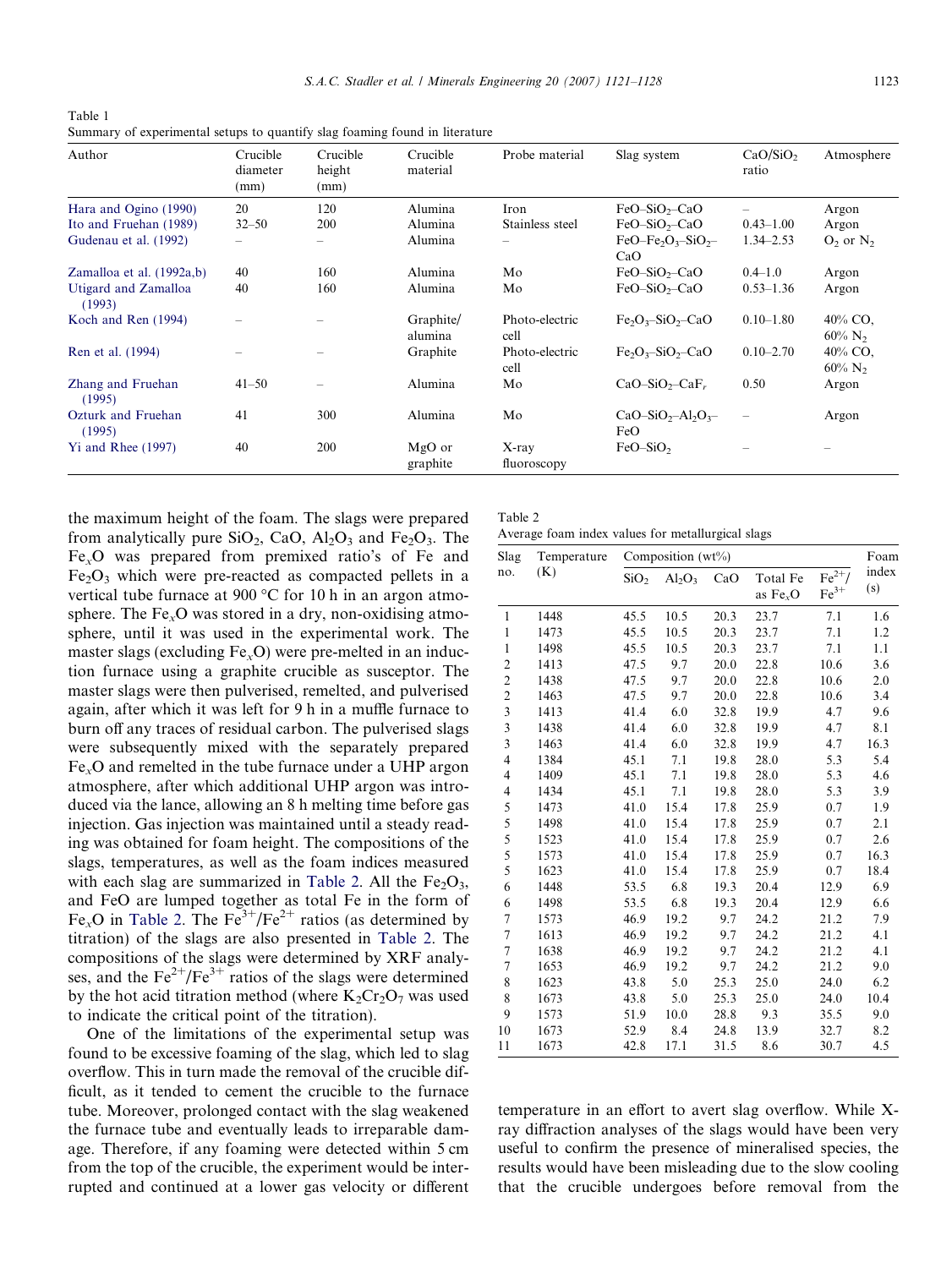Table 3 Physical properties of the metallurgical slags investigated

| Slag                     | Temperature | Density              | Viscosity | Surface tension |
|--------------------------|-------------|----------------------|-----------|-----------------|
| index                    | (K)         | (kg/m <sup>3</sup> ) | (Pa s)    | (N/m)           |
| $\,1$                    | 1448        | 3089                 | 5.53      | 0.469           |
| $\mathbf{1}$             | 1473        | 3095                 | 4.18      | 0.460           |
| $\mathbf{1}$             | 1498        | 3102                 | 3.14      | 0.451           |
|                          | 1413        | 3072                 | 8.58      | 0.475           |
| $\frac{2}{2}$            | 1438        | 3076                 | 6.50      | 0.468           |
| $\overline{c}$           | 1463        | 3081                 | 4.94      | 0.461           |
| $\frac{3}{3}$            | 1413        | 3142                 | 12.96     | 0.513           |
|                          | 1438        | 3121                 | 8.19      | 0.501           |
| $\overline{\mathbf{3}}$  | 1463        | 3106                 | 4.33      | 0.486           |
| $\overline{\mathbf{4}}$  | 1384        | 3097                 | 7.91      | 0.482           |
| $\overline{\mathbf{4}}$  | 1409        | 3101                 | 6.04      | 0.475           |
| $\overline{\mathcal{L}}$ | 1434        | 3106                 | 4.36      | 0.468           |
| 5                        | 1473        | 3168                 | 7.09      | 0.483           |
| 5                        | 1498        | 3160                 | 5.43      | 0.577           |
| 5                        | 1523        | 3151                 | 4.35      | 0.470           |
| 5                        | 1573        | 3185                 | 1.61      | 0.493           |
| 5                        | 1623        | 3185                 | 1.61      | 0.486           |
| 6                        | 1448        | 3005                 | 5.58      | 0.446           |
| 6                        | 1498        | 3005                 | 5.58      | 0.438           |
| $\boldsymbol{7}$         | 1573        | 3135                 | 5.46      | 0.467           |
| $\boldsymbol{7}$         | 1613        | 3135                 | 5.46      | 0.461           |
| $\overline{7}$           | 1638        | 3135                 | 5.46      | 0.457           |
| $\sqrt{ }$               | 1653        | 3135                 | 5.46      | 0.455           |
| 8                        | 1623        | 3121                 | 0.90      | 0.480           |
| 8                        | 1673        | 3121                 | 0.90      | 0.473           |
| 9                        | 1573        | 2899                 | 7.26      | 0.457           |
| 10                       | 1673        | 2941                 | 6.18      | 0.438           |
| 11                       | 1673        | 2952                 | 4.12      | 0.473           |

furnace. Quenching (to preserve the high temperature equilibrium phases) was not done due to the size of the crucible, which contained about 500 g of slag. Attempted quenching of this amount of hot slag would have lead to unsafe working conditions. The size of the crucible would further have lead to additional non-equilibrium effects as rapid quenching becomes impossible due to the formation of an insulating freeze layer at the slag-gas and slag-crucibles interfaces.

## 2.1. Prediction of physical properties

The predicted physical properties of the slags are summarized in Table 3. The density predictions are obtained based on partial molar volume predictions and the surface tension is similarly based on partial molar surface tensions of the components. In both cases, the estimation formulas used by [Zhang \(1992\)](#page-7-0) for his slag foaming research were also used in this work. The viscosities of completely liquid slags were determined from a modified Urbain equation, as presented by [Kondratiev and Jak \(2001\)](#page-7-0). The calculations of the physical properties are given by [Stadler \(2002\).](#page-7-0)

## 3. Results and discussion

## 3.1. Effect of basicity on slag foaming

The foam index decreased with increasing basicity, owing to the lowering of the slag viscosity arising from



Fig. 2. Effect of temperature and basicity on the foam index.

the break-up of the silicate polymers in the slag. This trend continued until a point where solids were predicted to start precipitating from the slag, at which point the trend reversed and the foam index increased with further increases in the basicity of the slag. These observations were in line with those of [Ito and Fruehan \(1989\)](#page-7-0), who observed that minimal foaming took place with a CaO/  $(SiO<sub>2</sub> + Al<sub>2</sub>O<sub>3</sub>)$  weight-to-weight ratio of approximately 1.2. Their slags contained  $30 \text{ wt}$ % FeO and  $3-5 \text{ wt}$ %  $Al<sub>2</sub>O<sub>3</sub>$  and were studied over a temperature range of 1576 K and 1673 K.

Fig. 2 shows the point of minimum foaming at a  $(CaO + Al<sub>2</sub>O<sub>3</sub>)/SiO<sub>2</sub>$  weight-to-weight ratio of approximately 0.67. The difference between this ratio and the one found by [Ito and Fruehan \(1989\)](#page-7-0) can be explained by the difference in  $Al_2O_3$  concentration in the slag and the presence of  $Al_2O_3$  in the denominator, rather than the numerator of the basicity expression. A higher level of  $Al_2O_3$ decrease the composition range of the fully liquid zone at the operating temperatures and therefore leads to solids precipitation at lower slag basicity. Alumina was used in the numerator of the basicity expression (rather than its usual position in the denominator), as its amphoteric nature makes it behave like a base in the acidic slags studied in this work. On the other hand, [Ito and Fruehan \(1989\)](#page-7-0) performed their experimental investigations with basic slag chemistries as found in steelmaking.

#### 3.2. Effect of  $Fe<sub>x</sub>O$  concentration on foaming in slags

Work done by [Jiang and Fruehan \(1991\)](#page-7-0) has indicated that the foam index decreases with an increasing FeO content (ranging from 2 to 15 wt% FeO) and  $CaO/SiO<sub>2</sub>$ weight-to-weight ratios of 1.0–1.25. This can probably be attributed to the lower liquid viscosity associated with an increased FeO concentration. [Fig. 3](#page-4-0) shows that the influence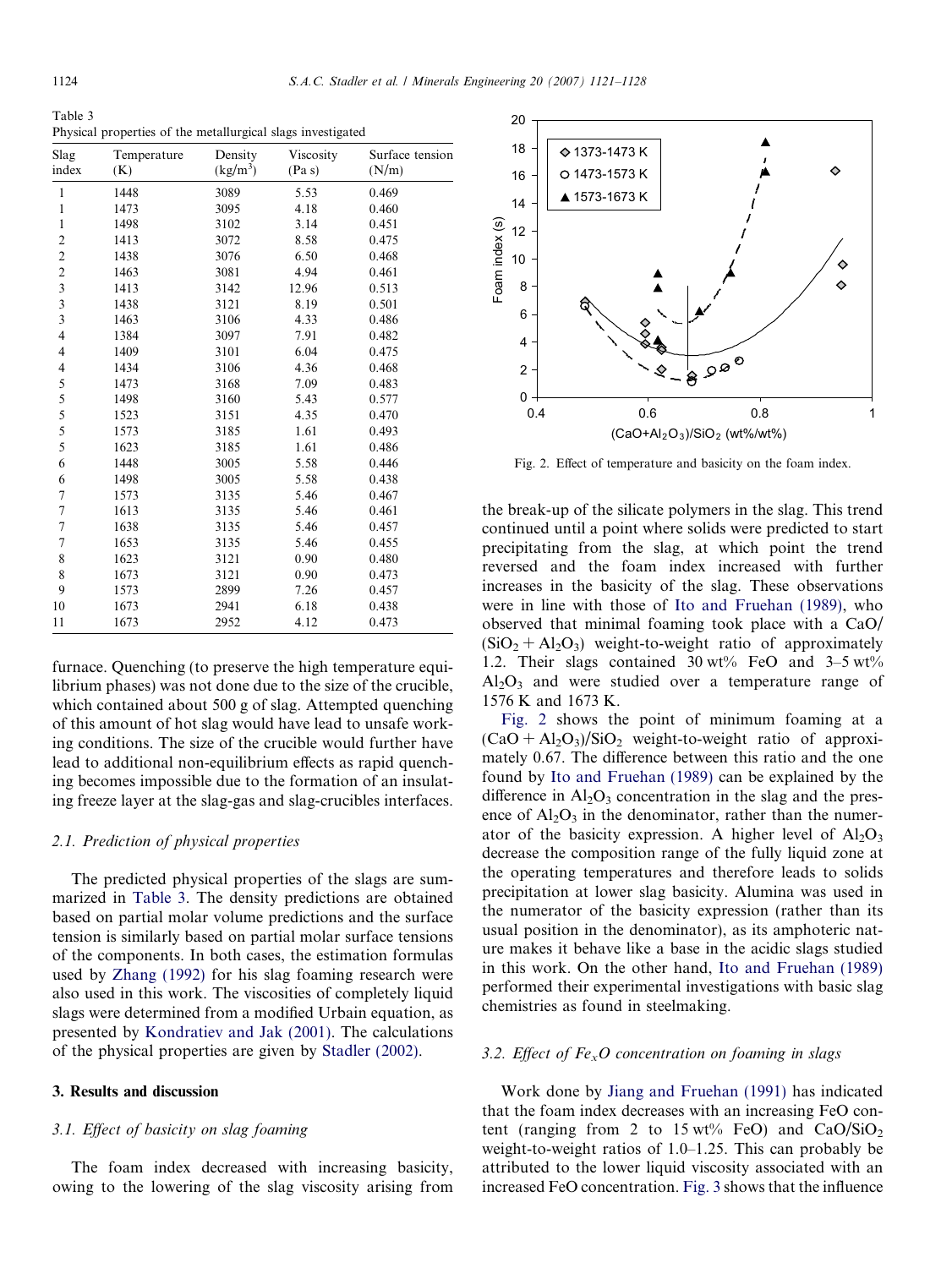<span id="page-4-0"></span>

Fig. 3. Foaming characteristics for varying  $Fe<sub>x</sub>O$  concentrations at temperature ranges 1409–1498 K (triangles) and 1573–1673 K (circles).

of FeO concentration reaches a minimum at approximately 25 wt% FeO. The operating temperatures were significantly above the slag liquidus temperatures in all the cases presented in Fig. 3.

# 3.3. Surface tension and surface tension depression

Use of the surface tension depression, rather than the surface tension itself as a predictor of slag foaming has been proposed by [Ghag et al. \(1998a,b\)](#page-7-0). The surface tension depression is the slope of the curve obtained when the surface tension is plotted against the molar concentration of the surface active element, that is  $|\partial \sigma|/\partial$  mole  $Fe<sub>x</sub>O$ ). In a multi-component system it is difficult to determine the effect of surface tension depression at a given composition and/or temperature, mainly because it is difficult to vary other influential factors independently.

A minimum value of  $464 \pm 4$  mN/m in surface tension was noted at an  $Fe<sub>x</sub>O$  mole fraction of 0.228 for the slags under investigation as depicted in Fig. 4. The minimum noted in surface tension depression also corresponds with a minimum point in the foam index versus FexO concentration, shown in Fig. 3. It can therefore be concluded that while an increase of  $Fe<sub>x</sub>O$  concentration lowers the viscosity of slags and this leads to a decrease in the foam index, the surface tension depression varies with  $Fe<sub>x</sub>O$  concentration and this can lead to an increase in the foam index, overriding the lowering in slag viscosity (and hence less foaming) associated with increased  $Fe<sub>x</sub>O$  concentrations.

Calculations indicated that the surface tension depression for  $Fe<sub>x</sub>O$  was constant at a given basicity and fixed  $Al_2O_3$  and  $Fe_2O_3$  levels. For illustrative purposes, Fig. 5 shows the calculated change in surface tension by  $Fe<sub>x</sub>O$ annotated in a greyscale envelope for acid and basic slags. An impurity level of  $3\%$  Fe<sub>2</sub>O<sub>3</sub> was used as the basis for these calculations. It is clear that the surface tension depression is more pronounced for acidic slags and would therefore have greater influence over the foaming behaviour of acidic slags than basic slags.

## 3.4. Effect of solid precipitates on slag foaming

The XRF-determined slag composition data (of the resulting slags after gas injection) were used in thermodynamic simulations (FactSage<sup>®</sup>) to predict the amount of solids present in the melt at the different temperatures of interest. Although no XRD analysis were done to confirm the presence and quantity of the predicted phases, due to the reservations presented in Section [2](#page-1-0), the long heating times, and preprocessing for homogenisation (multiple remelting and pulverisation) was assumed to be sufficient to establish equilibrium conditions. The predicted phases of solid particles agreed with the FeO–Fe<sub>2</sub>O<sub>3</sub>–SiO<sub>2</sub>–CaO–  $Al_2O_3$  multi-component phase diagrams by [Kongoli and](#page-7-0)



Fig. 4. Surface tension values (solid triangles) with trend line (solid line) for slags at temperatures of 1573 K and 1673 K.



Fig. 5. Estimated surface tension for various basicity levels at 1500  $\degree$ C and  $5\%$  Al<sub>2</sub>O<sub>3</sub>.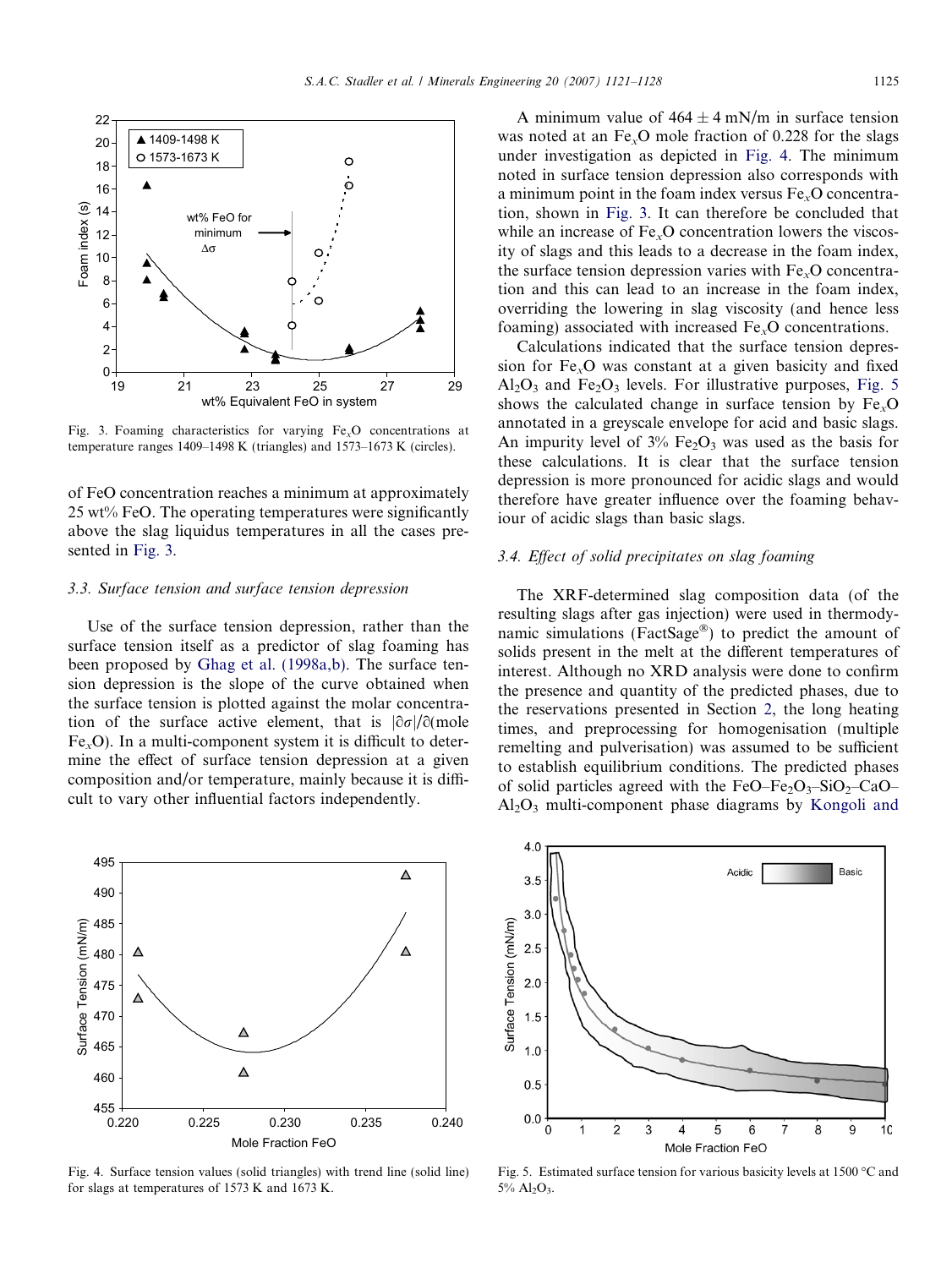[Yazawa \(2001\).](#page-7-0) The predicted apparent viscosity of the slag (Eq. (2)) took into account the effect of solids according to the model suggested by [Happel \(1957\)](#page-7-0)

$$
\frac{\mu}{\mu_0} = 1 + 5.5 \cdot \varphi \cdot \psi \tag{2}
$$

where  $\varphi$  is the volume fraction of solids in the melt,  $\psi$  is an interaction factor dependent on the solids concentration,  $\mu$ is the adjusted viscosity of the melt, and  $\mu_0$  is the viscosity of the melt without any solids. These viscosities were determined from a modified Urbain model published by [Kon](#page-7-0)[dratiev and Jak \(2001\).](#page-7-0)

The densities of the solid precipitates were obtained from the FactSage<sup>®</sup> database, except for the density of magnetite  $(Fe<sub>3</sub>O<sub>4</sub>)$  where the values published by [Gray](#page-7-0) [\(1971\)](#page-7-0) were used. For the slag systems and temperatures used in this work, the precipitates were predicted to be one or more of magnetite, wollastonite (Fe<sub>3</sub>O<sub>4</sub>, CaSiO<sub>3</sub>) or anorthite  $(Ca_2Al_2SiO_7)$ . Finally, the volume fractions of the solids in the melt were calculated from the densities of the precipitates, as well as the masses of the solid precipitates estimated by FactSage<sup>®</sup>.

Fig. 6 suggests an increase in the slag foam index with an increase in the predicted total amount of solids. Small volume percentage magnetite in the slag stabilised the foaming, but increasing amounts of wollastonite and anorthite appeared to destabilise foaming. The influence of solids on foaming is therefore complicated not only by the amount of solids present in the system, but also of the nature of the solids. Magnetite (s.g. of 5.2) has a isometric cubo-octahedral crystal structure, while both wollastonite (s.g. between 2.87 and 3.09) and anorthite (s.g. between



Fig. 6. Influence of solid precipitates on slag foaming: (A) anorthite and magnetite, 1448–1523 K, (B) wollastonite and magnetite (1413–1463 K), (C) magnetite (1448–1489 K), (D) magnetite (1384–1434 K) and (E) magnetite (1413–1463 K).

2.74 and 2.76) crystallize in needle-like triclinic crystals. Their needle-like nature may have caused foam destabilisation, but this needs to be validated in further studies. In theory, the more bulky (lower density) needle-like crystals of anorthite and wollastonite may form crystal bridges between the bubble surfaces, thereby increasing the lamellar cross-sectional areas for liquid drainage, while the much denser (and smaller) magnetite does not have the same effect. In contrast, through increasing the observed viscosity of the melt, the magnetite may retard drainage and stabilise the slag foam. However, more experimental work is again required, investigating crystal type, wettability, size and density before this hypothesis can be validated.

## 4. Slag foam models

Three models were selected to see to what degree they could explain the influence of the physical properties of the slags on the average foam index. These models generally considered the relationships between the slag variables, such as slag density, viscosity an surface tension or surface tension depression and the foam index, and in some cases also the size of gas bubbles in the slags, as outlined in more detail below.

#### 4.1. Model of [Jiang and Fruehan \(1991\)](#page-7-0)

Jiang and Fruehan considered the relationship between two dimensionless numbers, viz.  $N_1 = \Sigma g \mu / \sigma$  and  $N_2 =$  $\rho \sigma^3 / \mu^4 g$ . In order to test the empirical models, the data were fitted in the form of power law relationships:

$$
\Sigma g \mu / \sigma = K (\rho \sigma^3 / \mu^4 g)^n \tag{3}
$$

Models (Eqs. (4) and (5)) were fitted separately for basic and acidic slags and yielded the following results after simplification:

$$
\text{Basic slags: } \Sigma = 115 \frac{\mu}{\sqrt{\rho \sigma}} \tag{4}
$$

Acidic slags: 
$$
\Sigma = 0.93 \frac{\mu}{\rho^{2/3} \sigma}
$$
 (5)

The model (Eqs. (4) and (5)) did not explain the foaming behaviour of acidic slags well. Reasons for this might be uncertainties associated with in the measured or predicted slag properties, but possibly also the fact that the model relied on the surface tension of the slag, rather than surface tension depression.

#### 4.2. Model of [Zhang and Fruehan \(1995\)](#page-7-0)

[Zhang and Fruehan \(1995\)](#page-7-0) have proposed models similar to those of Jiang and Fruehan, but recommended inclusion of bubble size as well. The model was fitted to data for slags with a unity ratio of  $CaO/SiO<sub>2</sub>$  that contained 5– 15 wt% Fe<sub>x</sub>O at 1500 °C. This gave a model of the form shown in Eq. [\(6\)](#page-6-0) for basic slags and Eq. (7) for acidic slags: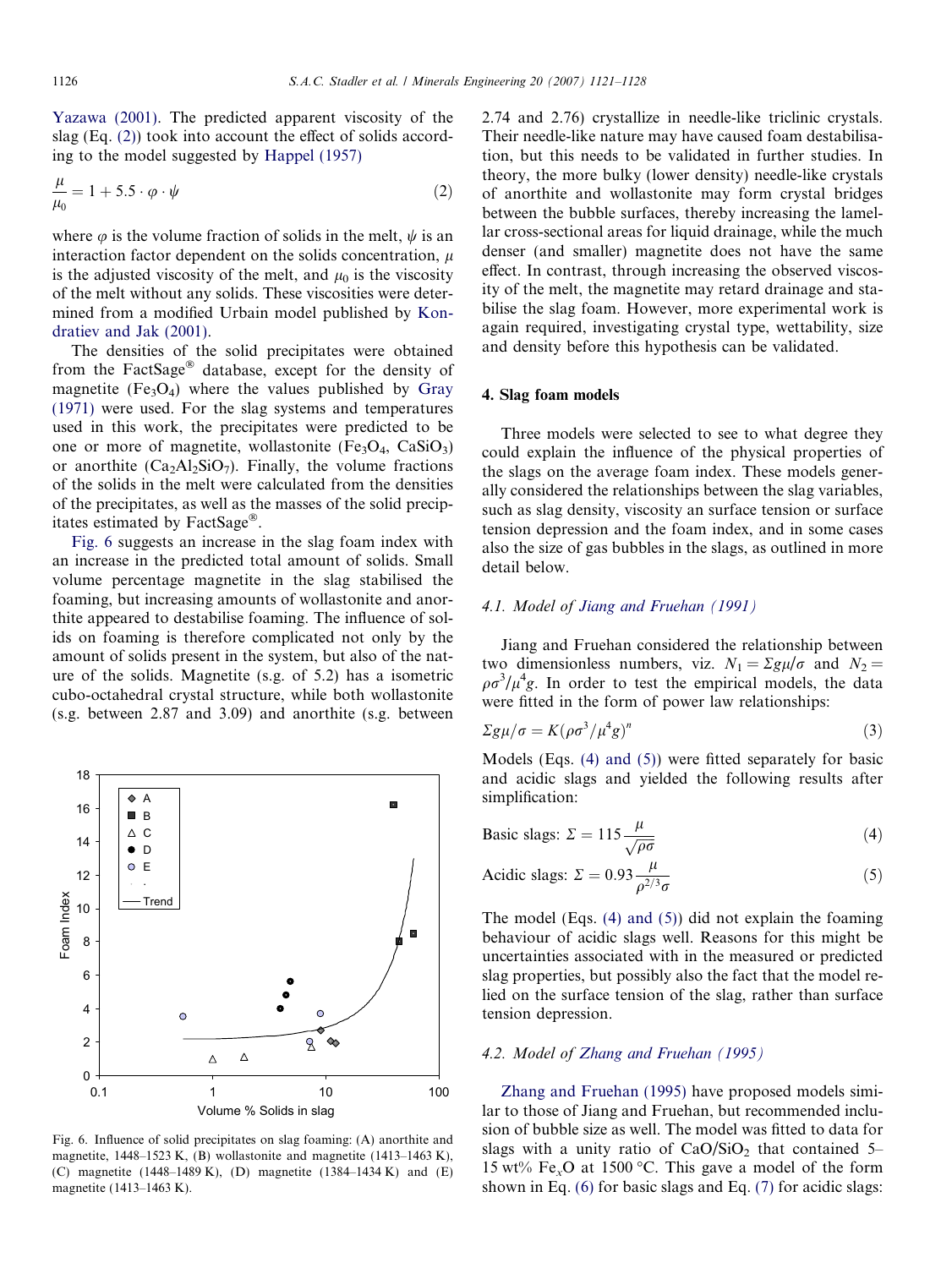<span id="page-6-0"></span>Basic slags: 
$$
\Sigma = 115 \frac{\mu^{1.2}}{\sigma^{0.2} \rho D_b^{0.9}}
$$
 (6)

Acidic slags: 
$$
\Sigma = 10.3 \times 10^4 \frac{\sigma^{12}}{\mu^{0.4} \rho^{11.7} D_b^{23}}
$$
 (7)

The importance of the different variables in Eqs. (6) and (7) as related to the foam index differs markedly. Eq. (6) indicates that the slag viscosity is the variable with the most influence on the foam index values and the slag surface tension the variable with the least influence. In contrast, Eq. (7) gives the bubble size and the slag surface tension as the variables with the largest influence on the foam index, while the slag viscosity is deemed less important.

## 4.3. Model of [Ghag et al. \(1998a,b\)](#page-7-0)

[Ghag et al. \(1998a,b\)](#page-7-0) have models similar to those of [Jiang and Fruehan \(1991\) and Zhang and Fruehan](#page-7-0) [\(1995\)](#page-7-0), except that they had considered the surface tension depression, instead of the surface tension itself. In order to fit the model, it was assumed that the surface tension depression could be described by the difference between the surface tension of the slag and the surface tension of pure  $SiO<sub>2</sub>$  at similar conditions.  $SiO<sub>2</sub>$  were chosen as the pure liquid, as it was the component with the highest concentration in the slag. This yielded the relationship presented by Eq. (8), with  $k = 7 \times 10^{13}$  and  $\delta = 7.57$  for acidic slags:

$$
\frac{\Sigma \Delta \sigma}{\mu D_{\rm b}} = k \left( \frac{\Delta \sigma}{\rho g D_{\rm b}^2} \right)^{\delta} \tag{8}
$$

Scatter plots of the model predictions versus measured foam indices are shown in Fig. 7, where the [Ghag's model](#page-7-0) [\(1998a,b\)](#page-7-0) is compared with the one proposed by [Zhang and](#page-7-0)



Fig. 7. Comparison of the models proposed by [Zhang and Fruehan \(1995\)](#page-7-0) [and Ghag et al. \(1998a,b\).](#page-7-0)

[Fruehan \(1995\).](#page-7-0) A diagonal line is included to show the deviation from the perfect model. Although the fits of the models differ in terms of their Pearson correlation coefficients  $(r)$ , it can be shown that these differences are not statistically meaningful. That is, testing the null hypothesis that the results obtained with the three models described above do not differ significantly, can be done by first transforming the Pearson's correlation coefficients by use of the well-known Fisher's z-transformation ([Kreyszig, 1970\)](#page-7-0) so that they are approximately normally distributed and then approximating the sampling distribution of the difference between two correlation coefficients in terms of these z-values (see Eq. (9) below). The hypothesis that these differences are not statistically different from zero is then tested. The calculations are summarized by Eqs.  $(9)$ – $(11)$ :

$$
z = (Z_1 - Z_2 - \omega_{\Delta z})/\sigma_{\Delta z} \tag{9}
$$

where

$$
Z_j = \frac{1}{2} \ln \{ (1 + r_j/1 - r_j) \}
$$
 (10)

and

$$
\sigma_{\Delta z} = (2/N)^{1/2}
$$
,  
the standard deviation of the differences between  $Z_1$  and  $Z_2$  (11)

and  $\omega_{\Delta z}$  is the difference between means  $Z_1$  and  $Z_2$ , using the same data set with  $N = 28$  samples for all the models.

Denoting the correlation coefficients of the three models as  $r<sub>J</sub> = 0.53$  [\(Jiang and Fruehan, 1991](#page-7-0)),  $r<sub>Z</sub> = 0.66$  ([Zhang](#page-7-0) [and Fruehan, 1995\)](#page-7-0) and  $r_G = 0.72$  ([Ghag et al., 1998a,b\)](#page-7-0), then  $Z_J = 0.591$ ,  $Z_Z = 0.785$ ,  $Z_G = 0.910$ ,  $\omega_{\Delta z} = 0$  and  $\sigma_{\Delta z} = 0.302$  for all the models.

Considering the null hypothesis that H<sub>0</sub>:  $\omega_{\Delta z} = 0$  (the models do not differ significantly), as opposed to the alternative hypothesis that H<sub>A</sub>:  $\omega_{\Delta z} \neq 0$  (the models differ significantly), it can be seen that  $z_{\text{JZ}} = 0.642$ ,  $z_{\text{JG}} = 1.06$ ,  $z_{\text{ZG}} = 0.413$ . The absolute values of these differences are all smaller than the critical value of 1.96 (two-tailed test at a 95% significance level), so the null hypothesis that the models are not statistically different cannot be rejected.

#### 5. Conclusions

While some general trends could be observed for threephase slag systems, foaming could not be described completely in terms of the slag rheology and measured operating conditions. The fact that the foaming behaviour of three-phase melt-solids–gas systems are still not well understood, underscores the need for experimental data, to which this paper makes a contribution. As the froth stability is strongly dependent on the physical properties, and as they all vary simultaneously with a change in chemistry of temperature, it further complicates research in this field as the properties cannot be varied one at a time. However,